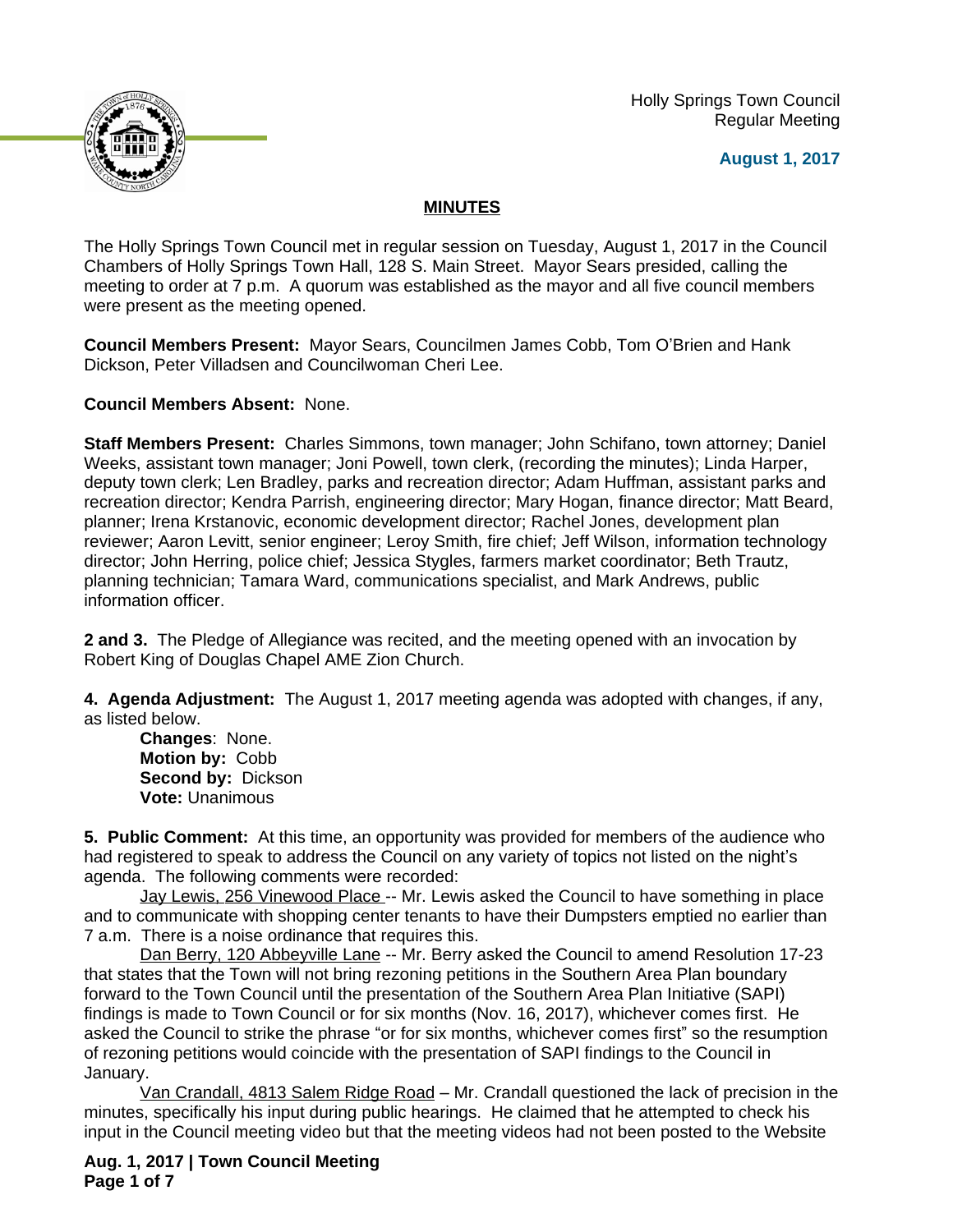or to YouTube. He said minutes should be more verbatim, and that meeting video should be uploaded for viewing more promptly.

**6a. Board of Adjustment Member Oath -** Ms. Clapp said that on July 17, Wake County Board of Commissioners appointed two residents of the Town's extraterritorial jurisdiction to fill the ETJ seats on the Board of Adjustment.

Lois (Lisa) Semmens was appointed a regular member representing the ETJ. Jeremy Hudson was appointed as an alternate member representing the ETJ; however, he was not present.

Ms. Powell administered the oath of office to Ms. Semmens. **Action:** None.

**6b. National Farmers Market Week –** Jessica Stygles, Holly Springs Farmers Market coordinator, said the farmers market is celebrating its 11th Season. The farmers market began in 2007 with a handful of vendors hoping to draw residents to downtown Holly Springs—and has grown into vibrant community event, with an average of over 850 customers each week. At our information tent we frequently talk with customers who tell us that they've just moved to Holly Springs and want to learn more about events and activities around Town—so even the newest of residents are coming downtown Saturday mornings! We diligently count customers each week, and are excited to say that we are on track to have record-breaking attendance this season.

 She said the week of August 6 – 12, 2017 is National Farmers Market Week as designated by the United States Department of Agriculture. In support of Farmers Market Week, the staff of the Department of Planning & Zoning encourages all residents to come out to The Farmers Market to try the delicious, fresh produce and artisanal foods available from local farmers and small businesses each Saturday morning. On Saturday, Aug.12, the Farmers Market will be celebrating this week-long event with customer appreciation drawings and special giveaways. We invite everyone to come to the market and see why it's the place to be on Saturday mornings.

Mayor Sears presented a proclamnation proclaiming Aug. 6-12, 2017 as Natinal Farmers Market Week in Holly Springs.

**Action:** None.

**7a. Phone Application, Child Safety –** Ms. Swapna Gangopadhyay gave a presentation about a free phone application designed to help keep kids safe. The app, My ePal, acts like a constant bodyguard watching kids all the time and allowing them stay in touch with their parents on a regular basis so that they can contact parents instantly in case of emergency.

Ms. Gangopadhyay gave a brief description of this free app, how it works and how it can be downloaded.

**Action:** None.

**7b. South Wake Landfill Report –** Mr. John Roberson, P.E. of Wake County Solid Waste Management, addressed the Council on operations at South Wake Landfill near Holly Springs. In addition, Mark Byers represented Byers Scientific, the odor control system manufacturer. Mr. Byers said the goal would be to lower complaints by 90% during the next year. He described the system and how it works and told Council that the system has had a lot of success all across the United States.

Installation of the system will begin this month, and it should be operational by the end of the month.

In closing, Mr. Roberson said, the Wake County South Wake Landfill would not use aerosolization since the county has access to a municipal waste water treatment plant.

**Action:** None.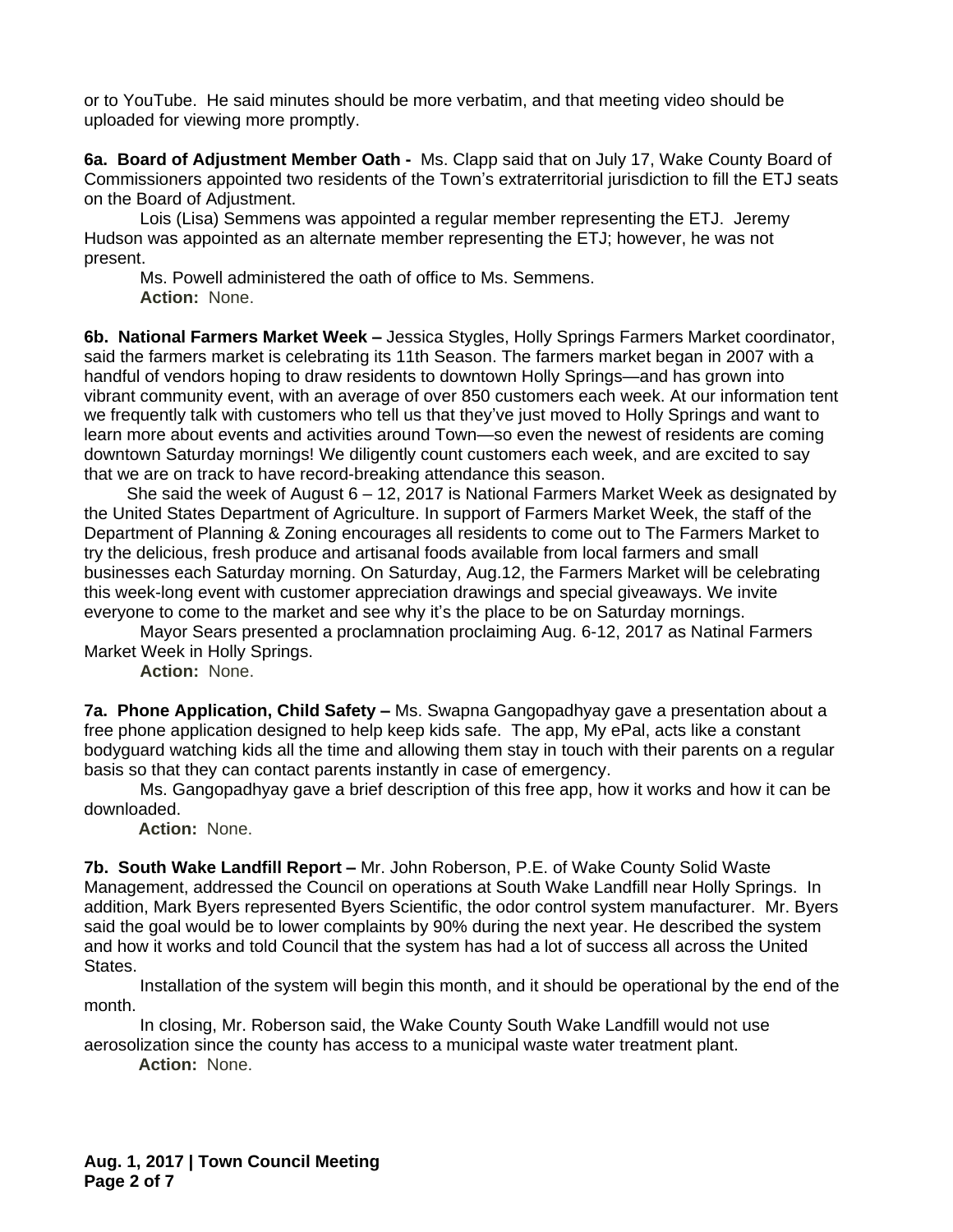**8. Consent Agenda:** The Council approved a motion to approve all items on the Consent Agenda. The motion carried following a motion by Councilman Cobb, a second by Councilman Dickson and a unanimous vote. The following actions were affected:

8a. Minutes – The Council approved the minutes of the Council's regular meetings held in June, 2017.

8b. Resolution 17-33 – The Council adopted Resolution 17-33 directing the town clerk to investigate the sufficiency of annexation petition A17-02 and setting a public hearing on the question of annexation for Aug.15.*A copy of Resolution 17-33 is attached to these minutes.*

8c. FY 2017-18 Budget Ordinance Amendment - The Council adopted amendments to the FY 2017-18 budget ordinance to correct engineering development fee schedule text.

8d. Resolution 17-34 - The Council adopted Resolution 17-34 declaring old phone system servers surplus to the needs of the Town and authorizing the donation of them to Bladen County. *A copy of Resolution 17-34 is attached to these minutes.*

8e. Budget North Main Street Project – The Council adopted an amendment to the FY 2017-18 budget to establish a project budget for the sidewalk project on North Main Street.

8f. Candidate Information Meeting - The Council set a candidate information meeting to be held 5:30 to 7:30 p.m. Wednesday, Sept. 13 in Rooms Holly A and B of the Holly Springs Cultural Center.

8g. Holleman Room Audio/Visual System - The Council adopted an amendment to the FY 2017-18 budget and authorize purchase of an audio/visual system for the Holleman Room.*A copy of budget amendment is attached to these minutes.*

8h. Budget Amendment, Maintenance /Splicing Contractor Fees – The Council adopted an amendment to the FY 2017-18 budget to cover maintenance and splicing contractor fees charged to the town. *A copy of budget amendment is attached to these minutes.*

8i. Budget Amendment Report - The Council received monthly report of administrative budget amendments. *A copy of budget report is attached to these minutes.*

8j. Town Hall Commons Project Budget – The Council adopted an amendment to the FY 2017- 18 budget to establish and fund a project budget for the Town Hall Commons project.

8k. Budget Amendment, \$15,180 – The Council adopted an amendment to the FY 2017-18 budget in the amount of \$15,180 to cover costs of land. *A copy of budget amendment is attached to these minutes.*

8l. Town Hall Access Control and Security System - The Council approved purchase of new access control and security system for Town Hall.

**9a. 16-MAS-02-A01, Southern Crossroads –** Mr. Beard said the Town has received a request for a master subdivision plan amendment for Southern Crossroads, located primarily in the southeast corner of the future intersection (S Main St Extension Project) of Piney Grove – Wilbon Rd and Ralph Stephens Rd. The project was approved in February for a maximum of 120 commercial and multifamily residential lots for future development with a maximum of 537 total dwelling units associated with the multi-family projects permitted. In accordance with UDO Section 3.08, Architectural and Site Design Requirements, all buildings located within a common master plan area shall utilize and repeat selected architectural design requirements that are in harmony with area developments and other recent developments within Holly Springs. A Master Architecture Plan, or Design Guidelines, are required to promote consistency among buildings within a development and enhance compatibility of design and appearance requirements. A Master Architecture Plan, or Design Guidelines, must be approved prior to the erection, location, or placement of any building within the master plan area.

The amendments requested:

• Satisfies an original condition of approval for the Southern Crossroads Master Plan (design guidelines were not previously submitted nor reviewed with the original master plan) and allow outlot development plans to move forward.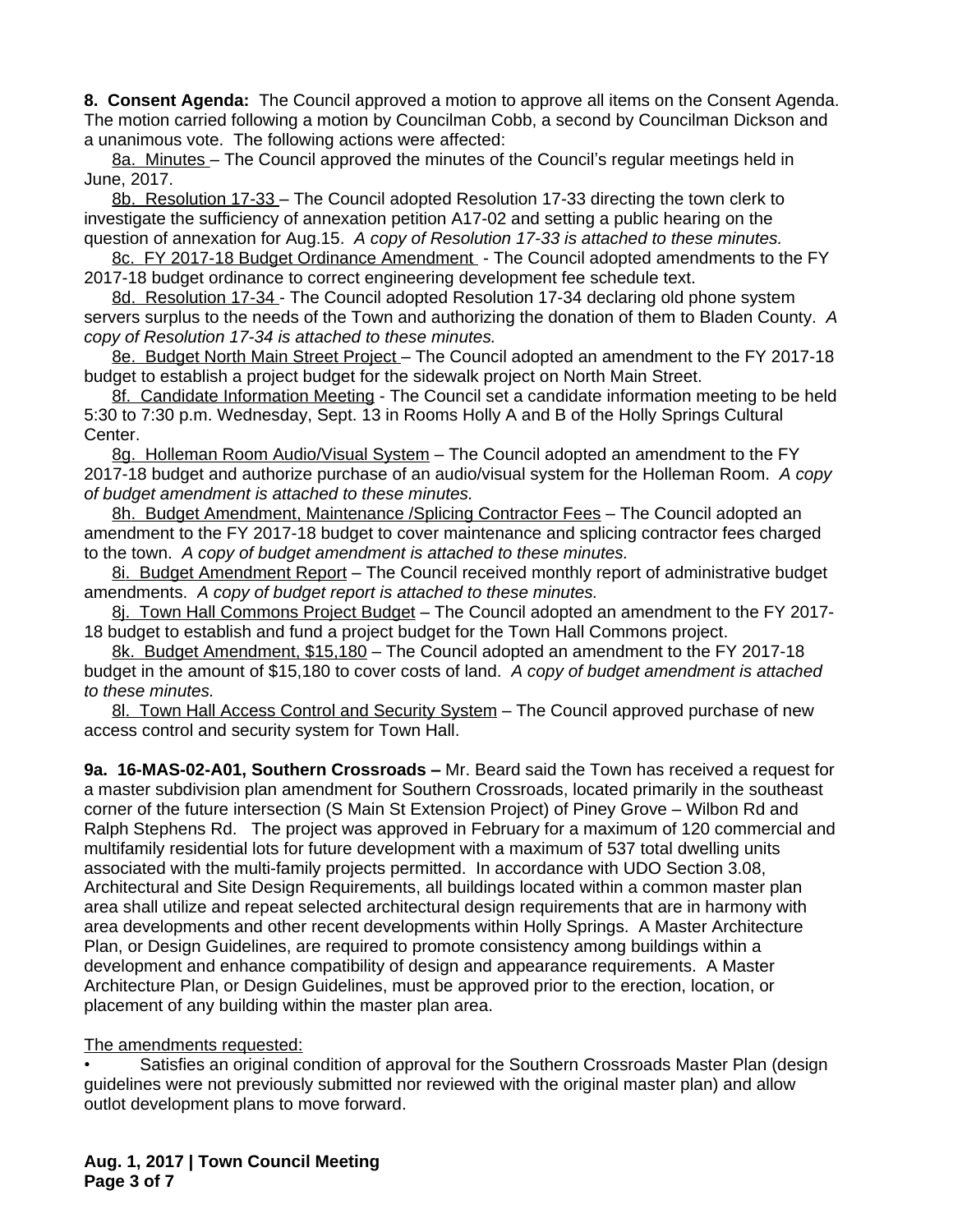• Provides greater detail regarding the location of open space, recreation areas and trails across the residential portion of the project.

• Revises the potential driveway locations on their interior access road based on information submitted with the first development plan currently under review.

• Creates a Master Sign Plan for all permanent signage associated with the projects within the Southern Crossroads Master Plan area. The applicant has submitted to waiver requests associated with the Master Sign

**Action #1:** The Council approved a motion to adopt Resolution #17-35 making and accepting the findings of fact to be recorded in the minutes for Waiver of Sign Regulations 17-WAV-17; and Waiver of Sign Regulations 17-WAV-18 as submitted by H Brantley Powell, as specified in exhibit A (with the following additional findings, if any).

**Motion by:** Dickson Second by: Cobb **Vote:** Unanimous *A copy of Resolution 17-35 is attached to these minutes.*

**Action #2:** Having made the necessary findings of fact, a motion to approve Waiver of Regulations of UDO Section 7.03, E., 4., c. Maximum Sign Surface Area of Wall Signs 17-WAV-17 and Waiver of UDO Section 7.03, E., 5., c. & d., Maximum Sign Surface Area of Incidental Signs and Maximum Height of Incidental Signs 17-WAV-18, in association with Detailed Master Plan #16- MAS-02-A01 for Southern Crossroads as submitted by H Brantley Powell.

**Motion by:** Cobb **Second by:** Villadsen **Vote:** Unanimous

**Action #3:** The Council approved a motion to approve Detailed Master Plan 16-MAS-02- A01 for Southern Crossroads as submitted by H Brantley Powell dated revised 6/19/2017 with the following conditions:

1. All previous conditions of approval for Southern Crossroads shall apply to this amendment.

**Motion by:** Lee **Second by:** Cobb **Vote:** Unanimous

**9b. 17-MAS-02, Hemlock Preserve Subdivision –** Mr. Beard said the Town has received a request for a 25 lot subdivision on a 23.84 acre property located at 1040 Bass Lake Rd. The property is located just south of the southern entrance/parking lot for Bass Lake Park and just north of the Natures Reach subdivision. The proposed subdivision has a zoning of R-30 Residential and a proposed density of 1.06 units per acre.

Councilman O'Brien asked if the property would be clear cut during development. Mr. Beard said the plan meets Town spec

Shawn Smith, applicant – Mr. Smith said clearing would be limited to the clearing of trees to make room for the streets. He said custom builders will buy the lots and selectively clear them at the direction of their buyers.

Councilman Villadsen asked if the mail kiosk would be screened with heavier landscaping than what is indicated.

Mr. Smith said they have not devised a landscaping plan yet but will pay attention to the mail kiosk when they do. He added that neighbor concerns about traffic can be put to rest because they will have plenty of parking at the kiosk.

**Action:** The Council approved a motion to approve Preliminary Plan #17-MAS-02 for Hemlock Preserve as submitted by The Curry Engineering Group, PLLC, Project Number 2016- 019, dated Revised 06-12-17 with the following conditions:

**Aug. 1, 2017 | Town Council Meeting Page 4 of 7**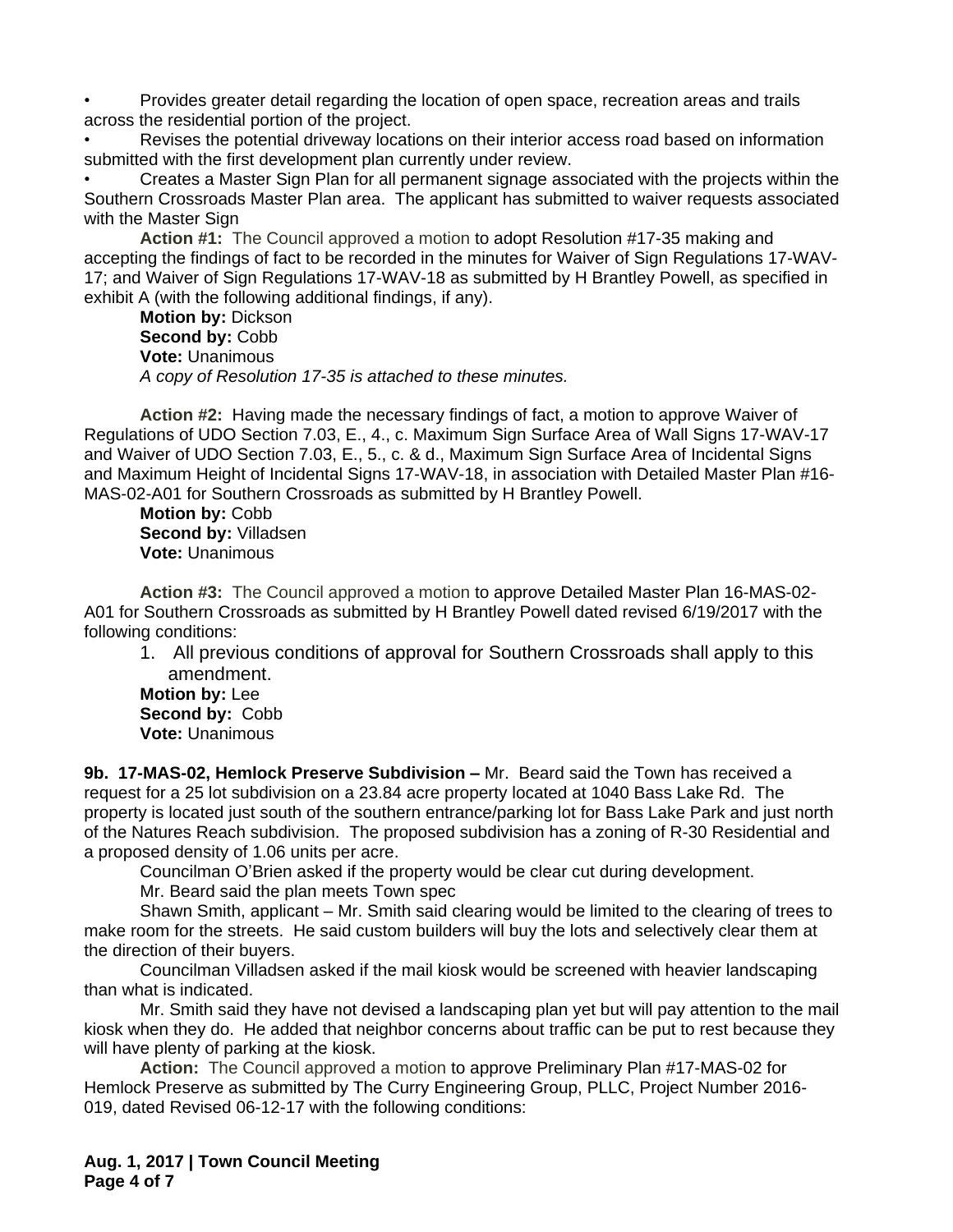1. At the time of construction drawing submittal, a street lighting plan shall be submitted to Planning & Zoning for review and approval. Street Trees on all interior streets shall be positioned as to not interfere with any lighting fixtures provided or any site distance clearance areas.

2. This project will be required to meet the Town of Holly Springs NPDES Ph. II Post Construction Stormwater Ordinance.

3. No increase is allowed for the 10 yr., 25 yr., 50 yr., or 100 yr. storm event flows.

4. The following items must be addressed prior to the first construction drawing submittal:

a. Thoroughfares, collectors and boulevards will require a calculated pavement design. This may result in a pavement cross section bigger than the specified minimum.

b. All items listed on the Stormwater Submittal Checklist, Form #16003.

5. The following items must be addressed prior to construction drawing approval:

a. Approval of Stormwater Management Plan is required prior to issuance of a land disturbance permit or construction drawing approval.

b. Payment of the Stormwater Fee-in-Lieu will be required.

c. A performance surety in the form of a bond, letter of credit or cash is required in the amount of 125% estimated construction cost of the stormwater BMP prior to plat recordation and a maintenance surety in the form of a cash escrow account in the amount of 35% the actual construction cost of the BMP is required at the end of the performance monitoring period for the project.

d. All environmental permits must be obtained prior to construction drawing approval and/or issuance of a land disturbance permit for the entire project.

6. Prior to Final Plat, the following must be completed:

a. Homeowner's Association (HOA) covenants shall be recorded with the first plat associated with this subdivision.

7. There will be an Infrastructure Reimbursement Agreement (IRA) for this project. If any of the terms of the agreement cause a change to the plans provided, an amendment may be required to the plans.

8. Construction drawings are not to be accepted until such time that the property has been annexed into the corporate limits of the Town of Holly Springs.

**Motion by:** O'Brien **Second by:** Cobb **Vote:** Unanimous

**9c. Southern Area Planning Initiative (SAPI)–** Ms. Clapp said the Southern Area Planning Initiative was discussed and authorized to proceed to the RFQ process at the Town Council Workshop May 10.

She said the purpose of this study is to conduct a public evaluation and assessment of the southern area of the Town's Future Land Use Plan. This study is not anticipated to result in a separate planning document, rather provide an implementation program to provide clarity to the exiting plan map and text.

The Southern Area Planning Initiative is expected to accomplish the following goals:

- Review and assess the study area with staff, elected and appointed officials, citizens, and other interested parties to determine current development and trends;
- Identify and analyze the issues and needs;
- Evaluate different approaches for future development patterns and determine the most effective plan for the Town of Holly Springs which provides a clear vision and direction for future development;
- Evaluate the current Future Land Use Plan and determine modifications needed to ensure the highest and best use for lands within the study area and that the plan adequately reflects the development goals of Town Staff and Officials;
- Specify the appropriate locations for commercial, multi-family residential (townhomes), and single-family residential;

**Aug. 1, 2017 | Town Council Meeting Page 5 of 7**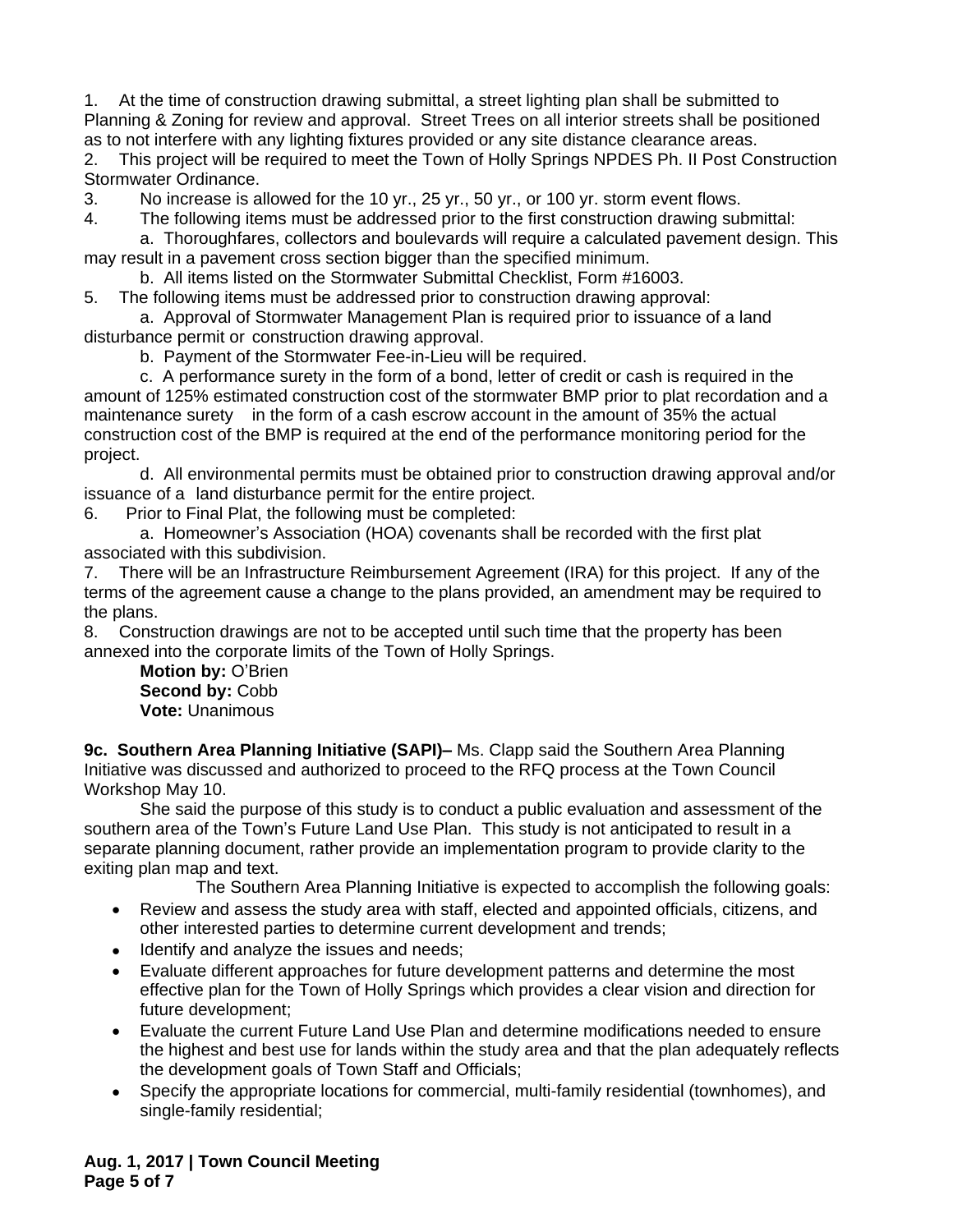- Clearly define the expectations of the Town in regard to appearance, quality, infrastructure, density and type of residential development and the transition of land uses;
- Outline practical implementation strategies and address modifications to the Unified Development Ordinance and other Town development ordinances and policies.

She said the Departments of Planning & Zoning, Engineering, Economic Development and Parks & Recreation have been working together in this study. As a result of the qualification statements received and interviews conducted that two consulting firms be selected to move forward with this study. O'Brien Atkins (OBA) as the primary and Benchmark Planning as the secondary. These two firms were selected by the evaluation committee due to the strengths that both groups bring to this endeavor.

It is anticipated that there will be three major public community outreach through a special social media platform, community meetings (September – November) as well as stakeholder meetings and other small workshops. This phase of the study will not result in a direct land use plan or other town policy document amendment. This study will end in January with the presentation of findings/ suggested amendments and studies needed to consider any recommended changes to the Town's Land Use Plan, zoning regulations or other ordinances and policies.

The proposed budget for this phase of the project is:

**O'Brien Atkins:** \$74,105 plus incidental expenses (including \$6,000 for the MindMixer community engagement platform- may be a separate contract)

**Benchmark Planning:** \$25,000 **Contingency:** \$9,900 **Total: \$109,005**

Ms. Clapp said the final presentation meeting in January is approximately two months later than originally anticipated. The Town Council adopted Resolution #17-23 on May 16, 2017 specifying that staff is not to present any rezoning petitions to the Town Council for consideration for six months (November 16, 2017) or the presentation of the SAPI findings, whichever comes first. It is at the Council's discretion if you would like to consider an extension of this Resolution until the findings are presented in January 2018

**Action:** The Council approved a motion to approve to retain O'Brien Atkins and Benchmark Planning to provide planning services for the Southern Area Planning Initiative and authorize the town manager to enter into contract in the following amounts:

O'Brien Atkins for \$74,105, plus incidental expenses and to include a possible \$6,000 contract for MindMixer public engagement platform to be used; Benchmark Planning for \$25,000; contingency and incidental expenses \$9,900 for a total project budget of \$109,005.

**Motion by:** Villadsen **Second by: O'Brien Vote:** Unanimous

**9d. Avent Ferry Phase 2 Project –** Ms. Parrish said the Town Council previously approved the NCDOT municipal agreement for the Town to administer the TIP project for improvements to Avent Ferry Road from Piney Grove-Wilbon to Cass Holt Rd. The first step will be to determine the limits of the improvements and the type of improvement. In order to make these determinations the Town will contract with VHB Engineering for a traffic forecasting document that will become a part of the future Purpose and Need document for NCDOT.

**Action #1:** The Council approved a motion to retain VHB Engineering in the amount of \$70,000 for a traffic forecasting document in the Avent Ferry Road improvement project.

**Motion by:** Dickson **Second by:** Cobb **Vote:** Unanimous

**Aug. 1, 2017 | Town Council Meeting Page 6 of 7**